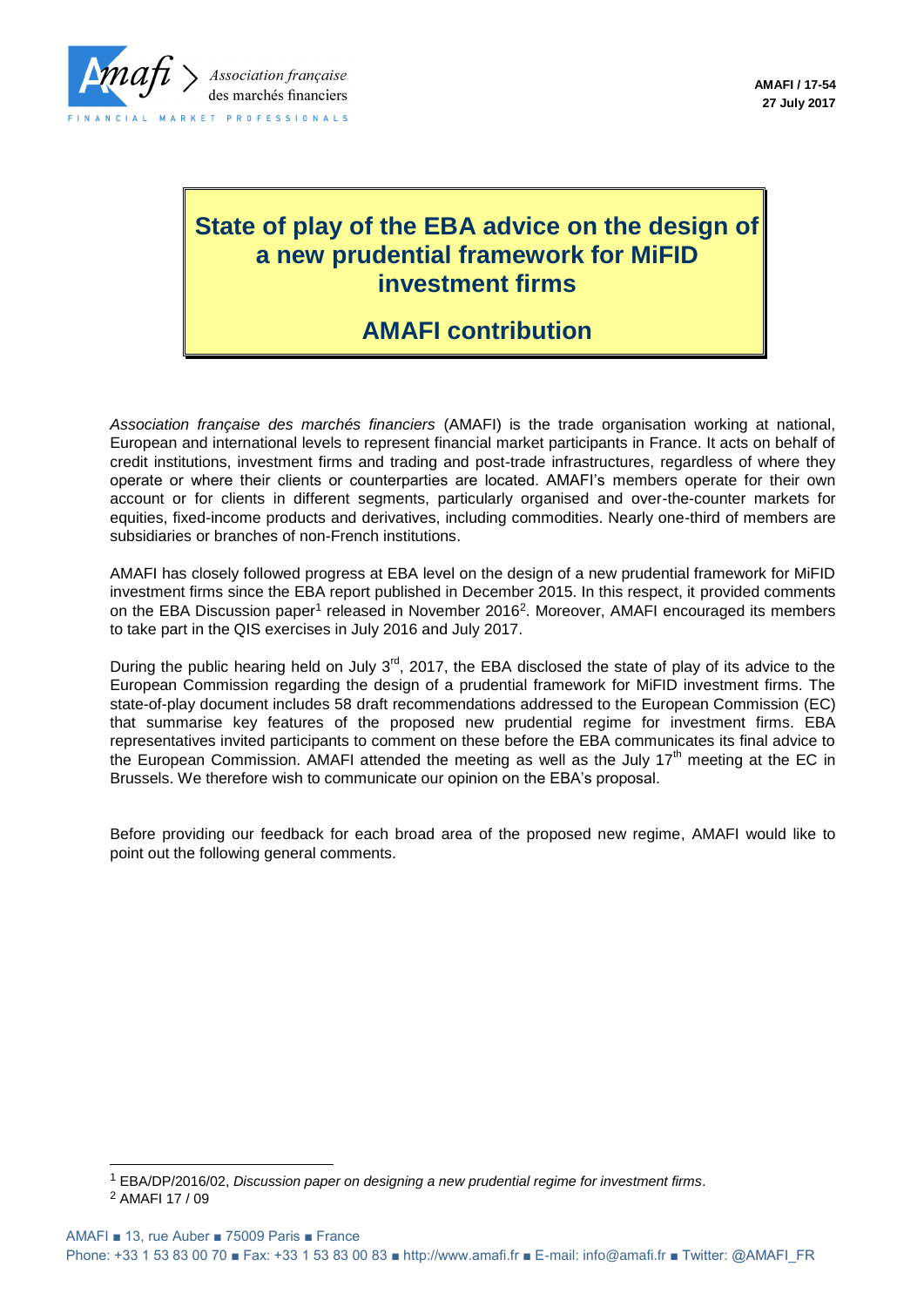

### **I. – GENERAL COMMENTS**

We welcome very much the fact that the EBA and the EC allow institutions to comment on the current state of play of its proposal and we see this as evidence of the willingness to seek the broadest possible consensus on the future regime.

In addition, we are satisfied with a number of amendments to the initial version displayed in the Nov  $4<sup>th</sup>$ , 2016 Discussion paper. In our views, the latest proposal reaches a good compromise between, on the one hand, tailoring a prudential regime better suited to the specifics of EU Investment Firms and, on the other hand, preserving the relevant *acquis* of CRR, in particular for counterparty credit risk and market risk RWA quantification. We thank the EBA for having kept a number of suggestions coming from the industry, and specifically from AMAFI's previous contribution.

Moving forward towards completion of the new framework, we insist on major stakes that we hope the EBA and the EC will fully take into account. These are the following:

**1/** It is crucial that the new regime applies to all MiFID investment firms in the European Union, in order to ensure a level-playing field regardless of the firm's activity or the jurisdiction where it operates. Indeed, we are concerned about the current situation where different regimes seem to apply, especially for firms specialised in trading on own account, some of which are classified as 'local firms' and/or are subject to other rules set at national level, whereas French investment firms are currently subject, for the most part, to CRD4/CRR rules.

We are happy that recommendation 1 confirms the intention to submit all MiFID investment firms to the new regime. In this respect, we would prefer future prudential rules to be defined in a European Regulation rather than in a Directive, as a Regulation better ensures maximum harmonisation throughout the EU. The possibility for national competent authorities to apply national discretions should be removed or reduced to the strict minimum.

**2/** In order to ensure a level-playing field with credit institutions exercising similar activities, it is also very important that the definition of class 1 firms be limited to systemic institutions in the sense of G-SII and O-SII criteria. The supervisor should not seek to include a defined number of institutions in class 1 in any case, regardless of whether they meet G-SII or O-SII criteria. For example, national competent authorities should not have the discretion to include the biggest national investment firms in class 1 if they do not meet systemic firms' criteria.

**3/** We are happy that the proposal considers the issue of consolidated supervision and the possibility for investment firms that are part of a banking group to apply for a waiver from individual supervision based on a provision similar to article 7 CRR. However, we do not understand why such a waiver would only be applicable to class 3 firms. We believe that it is important to keep the current exemption for all investment firms, just as it is currently open to all institutions subject to CRR. The conditions required by article 7 CRR ensure that the exemption is limited to institutions with an adequate operational setup in place. We do not see the rationale behind the fact that smaller firms (class 3 firms) could be exempted from solobased supervision while other, non-systemic (class 2) firms could not. **This question is crucial** considering the French banking system. Indeed, among 79 investment firms authorised by the *"Autorité de ontrôle prudentiel et de résolution"* (ACPR), about 20 are subsidiaries of French banks and supervised on a consolidated basis. Those investments firms, according to their activities, would mainly be classified in class 2.

On the general economy of the proposed regime, we tried to summarise our understanding in the table displayed at the end of this document (cf. appendix). We are glad that it appears close to the table which we displayed in the "general comments" part of our response of the November  $4<sup>th</sup>$ , 2016 Discussion Paper.

On the detail of the EBA state-of-play proposals, please refer to our comments below.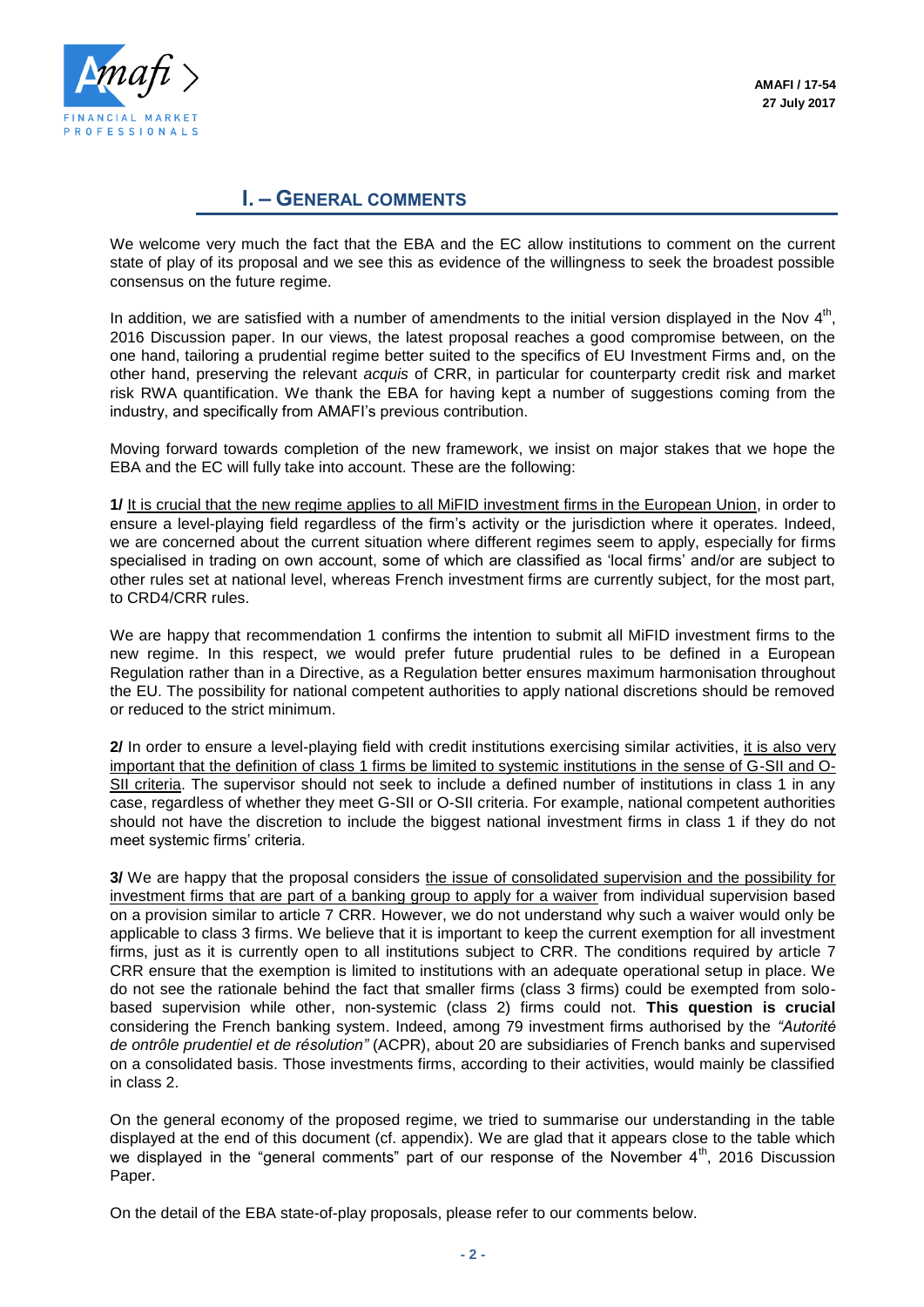

l

## **II. – COMMENTS ON EBA DETAILED RECOMMENDATIONS**

We attended the session held in London on July  $3<sup>rd</sup>$ , 2017 and analysed the related presentation document<sup>3</sup> with great attention. We summarised below our main comments on detailed recommendations for each major area of the proposed prudential framework (for greater clarity, we mentioned relevant recommendation references).

#### **Investment firms classification: recommendations 1 to 7**

We fully agree with the statement that the framework should apply to all MiFID investment firms (recommendation 1).

We approve of the proposed criteria to identify class 3 firms (recommendation 5), except on the 'zero' threshold for NPR / DTF / TCD. In practise, this threshold would lead to capture in class 2 not only investment firms that perform trading on own account but also investment firms that trade on behalf of clients and may be obliged to keep, even marginally and for a limited period of time, positions in their balance sheet for technical reasons (e.g. late settlement-delivery). In this respect, we stress the fact that, for similar reasons, firms are required to seek a license for trading on own account even if their activity is strictly limited to trading on behalf of clients. Therefore, we believe that a threshold higher than zero is appropriate and we suggest to set the threshold at EUR 1.5m, i.e. 1.5% of the EUR 100m balance sheet size threshold. This threshold would be coherent with the current rate of settlement failure and with EBA proposed coefficient for K-COE.

Regarding recommendation 3, we agree with the proposed approach to defined class 1 firms as 'systemic' investment firms, and we insist that any level 2 regulation aimed to develop classification criteria for investment firms remains as close as possible to G-SII and O-SII criteria set out for defining systemic banks. "Taking the specificities of investment firms into account" should not lead to define systemic investment firms in a materially different way from systemic banks. As stated in our previous contribution, it is important that institutions providing similar investment services under the status of bank or under the status of investment firm are considered 'systemic' or 'non-systemic' based of the same criteria. Regulation should also ensure that all systemic institutions would be subject to the same prudential rules.

We are supportive of all other provisions in recommendations 1 to 7.

#### **Consolidated supervision: recommendations 8 to 10**

We appreciate that the EBA considers the issue of supervision on a consolidated basis through the ability to apply for a waiver from solo-based supervision. We approve the fact that a waiver similar to the current one under article 7 CRR would be included in the new prudential framework for investment firms that are part of a group containing a credit institution.

However, we do not understand why such a waiver should be limited to class 3 firms. We really believe that class 2 firms should also benefit from this possibility, insofar as investment firms that carry out market activities within a banking group could be obliged to comply, at the same time, with CRR on a consolidated basis and with the new regime on a solo basis. This would be burdensome, not straightforward and, in our opinion, it would not bring additional security in terms of financial stability. This situation potentially exists in the French market where some of the biggest investment firms in the country belong to systemic banking groups; in theory, they could fall both into the scope of group-wide supervision by the ECB and solo-based supervision by the French regulator, ACPR. We do not consider that this would be appropriate.

<sup>3</sup> *State of play of the EBA Advice on the design of a new prudential framework for MiFID investment firms*, London, 3 July 2017.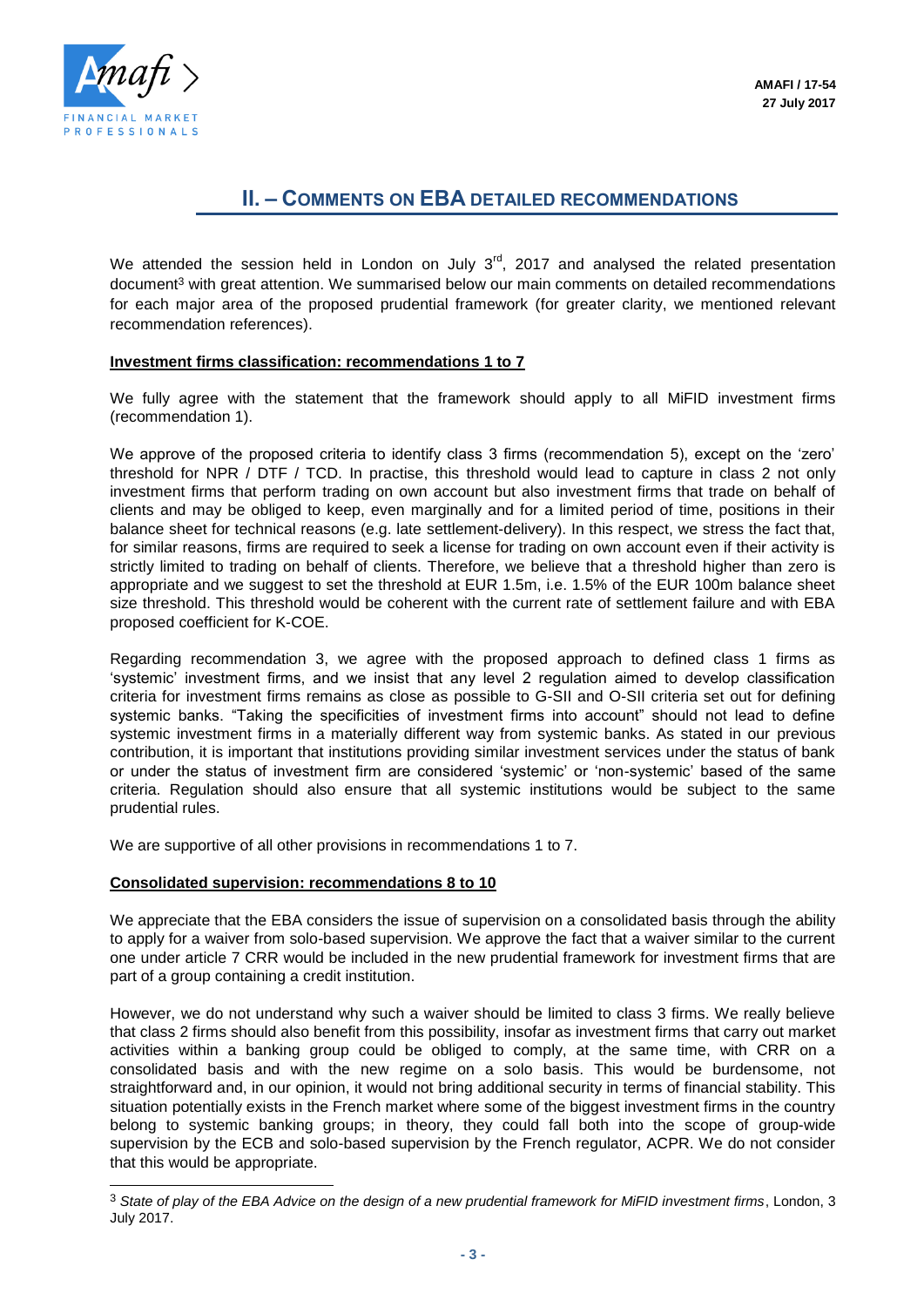

Regarding the consolidated supervision of investment firm-only groups, we do not have any comment.

#### **Composition of capital: recommendations 11 to 16**

We welcome the EBA's willingness to simplify capital composition rules and specifically the possibility to include additional Tier 1 capital up to one-third of core Tier 1 capital, as well as Tier 2 capital up to onethird of Tier 1 capital (recommendation 12).

Regarding prudential filters:

- We are happy that the EBA does not refer to the application of a prudential filter similar to that of article 34 CRR (which refers to prudent valuation rules); indeed, as stated in our previous contribution, we favour a removal of prudent valuation rules from the new framework and consider this would be a substantial simplification. We understand implicitly that this is the option retained by the EBA's state-of-play proposal and we support this.
- However, we understand from recommendation 14 that simplification could lead to stricter rules than current CRR rules, i.e. a decrease in total regulatory capital. This would result in particular from full deduction applying instead of deduction based on current CRR thresholds<sup>4</sup>. We disagree with the principle that simplification could lead to more stringent rules than current ones, and would prefer a status quo.

We are supportive of other provisions in recommendations 11 to 16.

#### **Capital requirements: recommendations 17 to 37**

#### *Initial capital and permanent minimum capital*

We support the minimum capital amounts mentioned in recommendations 18 (for initial capital) and 19 (for permanent minimum capital). In addition, we believe that the principle of a transition period (recommendation 20) is sensible.

#### *Capital requirements for class 3 firms*

We support the proposed rules for class 3 firms based on one-quarter of the fixed overhead requirements, in line with our proposal (recommendations 21 and 23).

#### *Capital requirements for class 2 firms*

We agree with recommendation 22 and believe it is sensible to retain the highest value between initial capital, Fixed Overhead Requirements and the k-factor approach. We expect the k-factor approach to be the highest value in most cases.

#### *Counterparty Credit risk & Market risk measures*

We are supportive of the state-of-play proposal to keep, as part of risk quantification under the k-factor approach, current concepts of market risk (via K-NPR) and counterparty credit risk (via K-TCD). These risk-type-based measures are consistent with risk management processes set up by investment firms in the wake of Basel 2.5 and Basel III.

l

<sup>4</sup> This currently results in particular from article 48 CRR.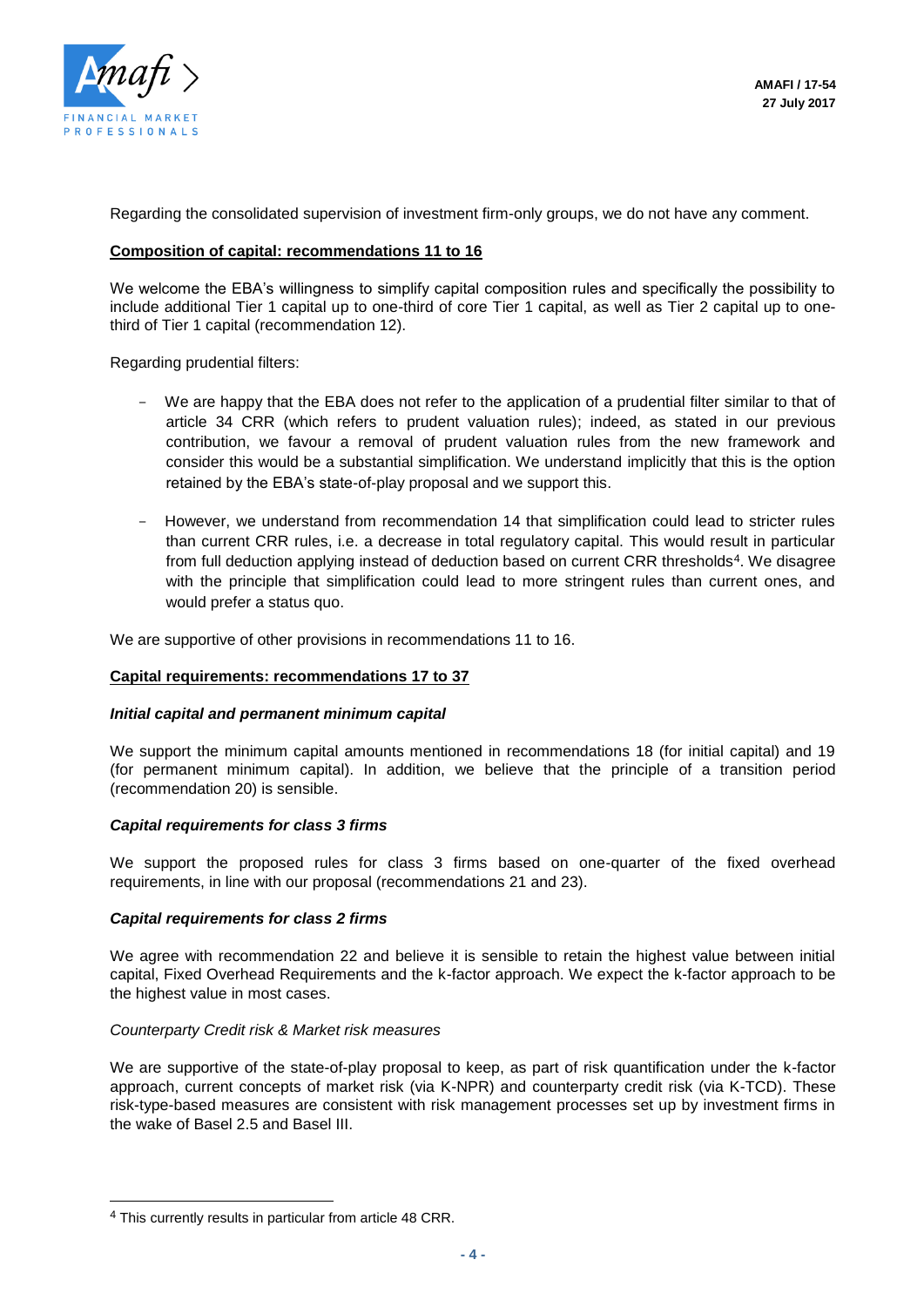

We understand that market risk and counterparty credit risk will be quantified according to the latest approaches currently being revised: FRTB for market risk and a MtM approach (simplified for investment firms) for counterparty credit risk.

Dealing with market risk, FRTB (even under the SBA approach) requires the implementation, testing and monitoring of new regulatory calculation methods, to collect and control an increased volume of data, and to monitor related deployments in I.T. systems. This implies to mobilise substantial resources over a 2 to 3 years' period of time. In this respect, due to a period of uncertainty regarding the future prudential regime, most investment firms have frozen their FRTB projects for the last 12 to 18 months. Therefore, we insist on the need for a sufficient transition period to allow investment firms to adjust to future new requirements regarding market risk and counterparty credit risk computation rules; this transition period should run from the date of publication of the investment firms' prudential framework regulation, or of CRR2 if it was due to be published later.

Regarding counterparty risk, we wonder if the applicable approach will be derived from the current CEM approach, or from SA-CCR or a simplified version of SA-CCR. The EBA document provides no detail on this point. It is worth noticing that CRR2 includes a simplified version of SA-CCR; does the supervisor intend to rely on this simplified SA-CCR approach? We wish that the EC will be more specific in its proposal and that it will consult on the most suitable approach for investment firms.

#### *Other comments on k-factor approach*

We approve the removal of the uplift factor, which we thought was not an appropriate way to adequately measure to level of risk borne by the firm.

However, for investment firms which perform asset management activity, we oppose the idea that capital requirements should be proportionate to the AuM K-factor, for the following reasons:

- The AuM K-factor is a direct measure of the size of an asset management firm; however, risk is not necessarily linked to size. Defaults in the asset management industry historically involved smaller firms, not larger ones;
- Investment firms acting as asset managers already face specific risk-mitigating regulations regarding their products (e.g. the UCITS directive) and their organisation as firms (e.g. the AIFM Directive); these regulations already have a strong risk mitigation effect;
- Many investors are credit institutions, funds or other regulated entities which already face their own prudential requirements. Therefore it would appear, in our views, that the AuM K-factor would produce a 'double-counting' effect as regards capital requirements: funds would require capital both at investor level and at the level of the investment firm acting as an asset manager.

Therefore, we do not consider the AuM K-factor to be appropriate. If kept in the final regulation, it should at least be deflated from the mandates and subscriptions of prudentially regulated investors. AuM excluding assets coming from regulated entities would be more appropriate, even if less straightforward, as an indicator

On the calibration of k-factor coefficients, we have not precisely assessed the proposed calibration through data based simulations, which is the objective of the current QIS exercise; therefore, we do not have specific comments at this stage.

#### **Liquidity requirements: recommendations 38 to 40**

Broadly speaking, we are very favourable to new proposals seeking to simplify the liquidity framework for investment firms and we believe state-of-play proposals will indeed achieve substantial simplification.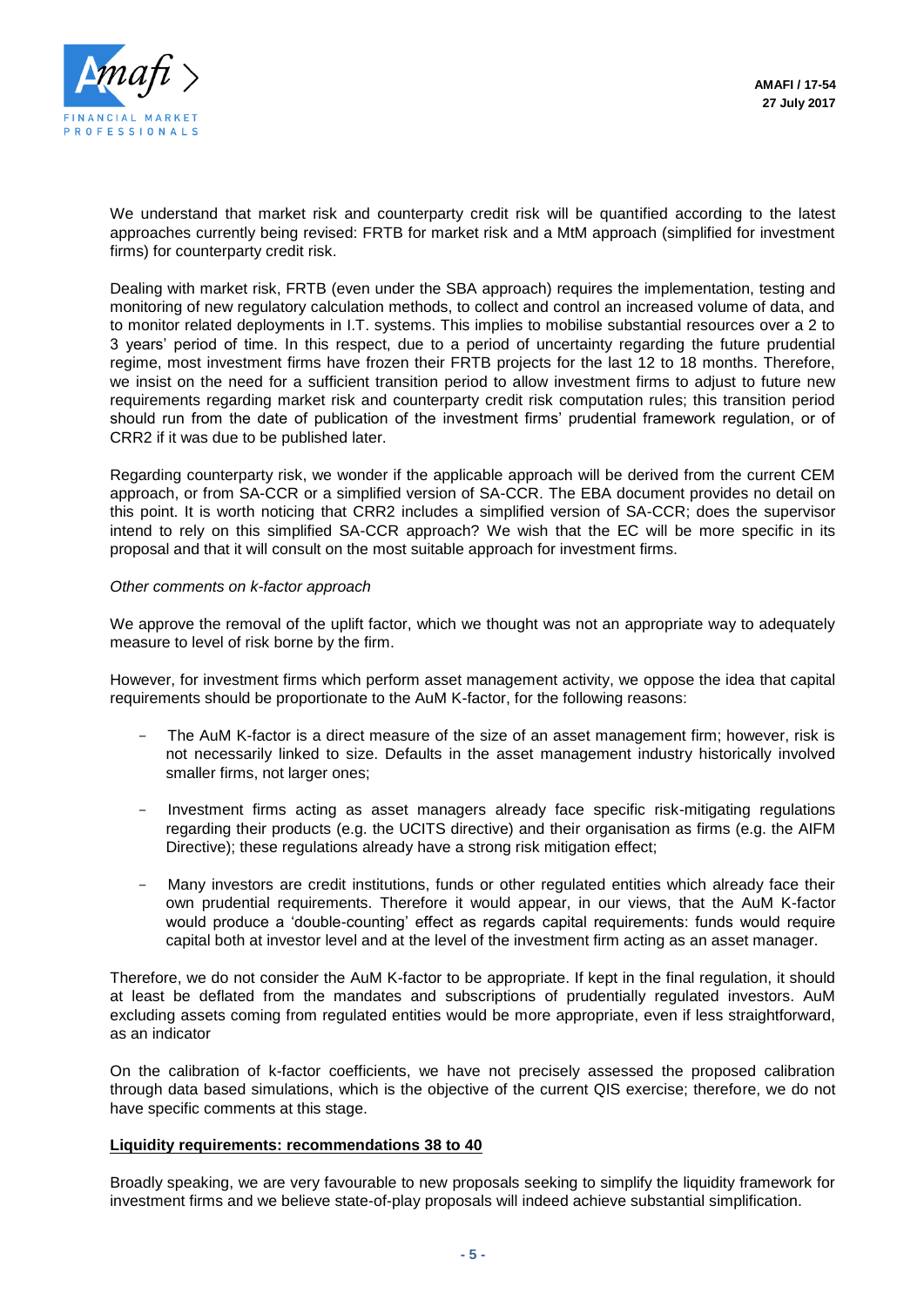

Nevertheless, it must be reminded that, even for class 1 firms, the LCR requirement is not pertinent and that a specific regime of liquidity measures should be set up for these firms.

Besides that, e especially welcome:

- the new liquidity buffer requirements, based on an amount equal to one month of Fixed Overheads (recommendation 35): this is a clear, easy-to-compute and straightforward approach,
- the extension of the definition of liquid assets, especially towards unencumbered cash available at bank with a 0% haircut (recommendations 36 and 37),
- the removal of thresholds applicable to L2A and L2B assets (40% and 15% of the buffer respectively).

We also approve of the principle whereby the amount of reporting should be commensurate with the classification of the firm (class 2 firms should be subject to more reporting requirements than class 3 firms). In addition, we expect liquidity reports for class 2 and class 3 firms to be substantially simpler than current liquidity reports applicable to credit institutions under CRR. We are awaiting future proposals in this area.

#### **Concentration risk and K-CON: recommendations 41 to 46**

Broadly speaking, we understand that K-CON will reflect similar RWA requirements as the current large exposures regime. To this extent, we understand that the10% limit mentioned at recommendation 44 is erroneous (typo) and that one should read 25%.

We would like to stress that, in our views, it is desirable to keep the provisions of article 395 CRR, including current large exposures limits currently mentioned in section 1. of this article<sup>5</sup>.

This K-CON factor will apply to class 2 firms but not to class 3 firms (recommendation 43). This is in accordance with our opinion: in our previous contribution, we indeed advocated for the exemption of class 3 firms from the current large exposures regime. We are grateful to the EBA for converging with us on this issue.

We also approve of recommendation 45 and would like to stress that exposures on CCPs should remain out of scope for K-CON calculation as they currently are in the current large exposures regime.

#### **Pillar 2: recommendations 47 and 48**

l

In these recommendations, the EBA advocates for the existence of a proportionate Pillar 2 process within investment firms in order to assess their own economic capital needs. We agree with this, as we see the Pillar 2 process as an opportunity to carry out a risk self-assessment from an economic perspective and communicate it to the top management and the Board.

The EBA also recommends that competent authorities be able to undertake specific firm-wide assessment and take actions in order to increase capital & liquidity requirements and limit concentration risk. We support this principle. In our views, additional Pillar II requirements at the discretion of competent authorities are an opportunity to foster dialogue between an investment firm and its national regulator.

This being said the persistence of a Pillar 2 and of national discretions shouldn't lead to recreate an "unlevel playing field

<sup>5</sup> 25% of eligible own funds in the general case, and the higher of 25% of eligible own fund or 150 M€ in the case of an exposure on a credit institution.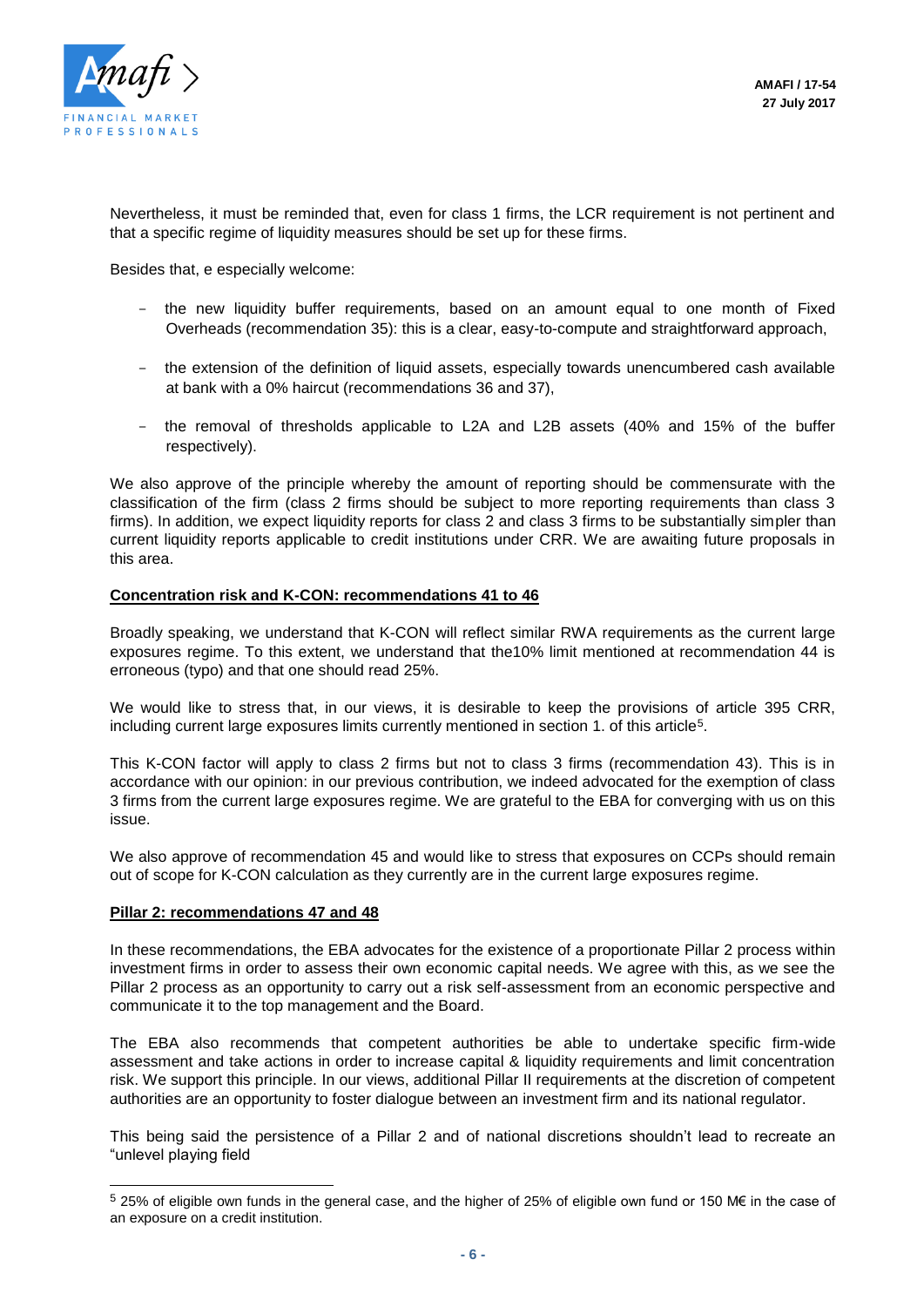

l

#### **Reporting and Pillar 3: recommendations 49 to and 51**

As mentioned before (please refer to our comments under liquidity requirements), we welcome the principle of a simplified reporting framework for class 2 and class 3 firms, in accordance with the principle of proportionality. We expect COREP and related regulatory reports for class 2 and class 3 firms to be substantially simpler than current reports applicable to credit institutions under CRR. We are awaiting future proposals in this area.

We also support recommendation 51, which sets the principle whereby disclosure requirements (Pillar 3) should be reduced to the strict minimum, and totally removed for class 3 firms.

#### **Commodity derivatives: recommendations 52 to 55**

We agree that all commodity derivatives firms in the scope of MiFID II should be in the scope of the new prudential framework. We understand that the prudential regime will be fine-tuned for commodity derivatives firms. Therefore, at this stage we do not have any specific comments and are awaiting detailed proposed rules in order to provide our opinion, if deemed necessary.

#### **Governance and remunerations: recommendations 56 and 57**

Regarding governance (recommendation 56), the EBA's summary table suggests a proportional application of governance principles depending on which class the firm belongs to<sup>6</sup>. This appears to be in line with the proportionality principle and we agree with the key principles displayed in this table.

Regarding remunerations (recommendation 57), AMAFI would like to make the following comments.

- We agree that class 1 investment firms should remain under the CRD framework. In it indeed in phase with the FSF Principles: FSF Principles for Sound Compensation Practices are intended to apply to significant financial institutions, but they are especially critical for large, systemically important firms". Concretely, it concerns financial institution with of which the value of assets is over EUR 200 billion.
- We agree with the EBA that MiFID rules are appropriate for class 3 firms.
- For class 2 firms when assessing the advantages and disadvantages of a restriction of Article 94  $(1)$  (a) (i) (m) (o) of CRD IV, the European Commission should consider to authorise derogation at an appropriate regime. It means in particular that:
	- $\circ$  The principles set out in points (g), (l), (m) and in the second subparagraph of point (o) of paragraph 1 shall not apply to an institution the value of the assets of which is on average equal to or less than **EUR 10 billion** over the four-year period immediately preceding the current financial year.
	- o The principles set out in points (l), (m) and in the second subparagraph of point (o) of paragraph 1 shall not apply to a staff member whose **annual variable remuneration does not exceed EUR 100,000.**

<sup>&</sup>lt;sup>6</sup> Please refer to pp. 25 to 27 of the presentation material of the July 3<sup>rd</sup>, 2017 hearing, *State of play of the EBA advice on the design of a new prudential framework for MiFID Investment firms.*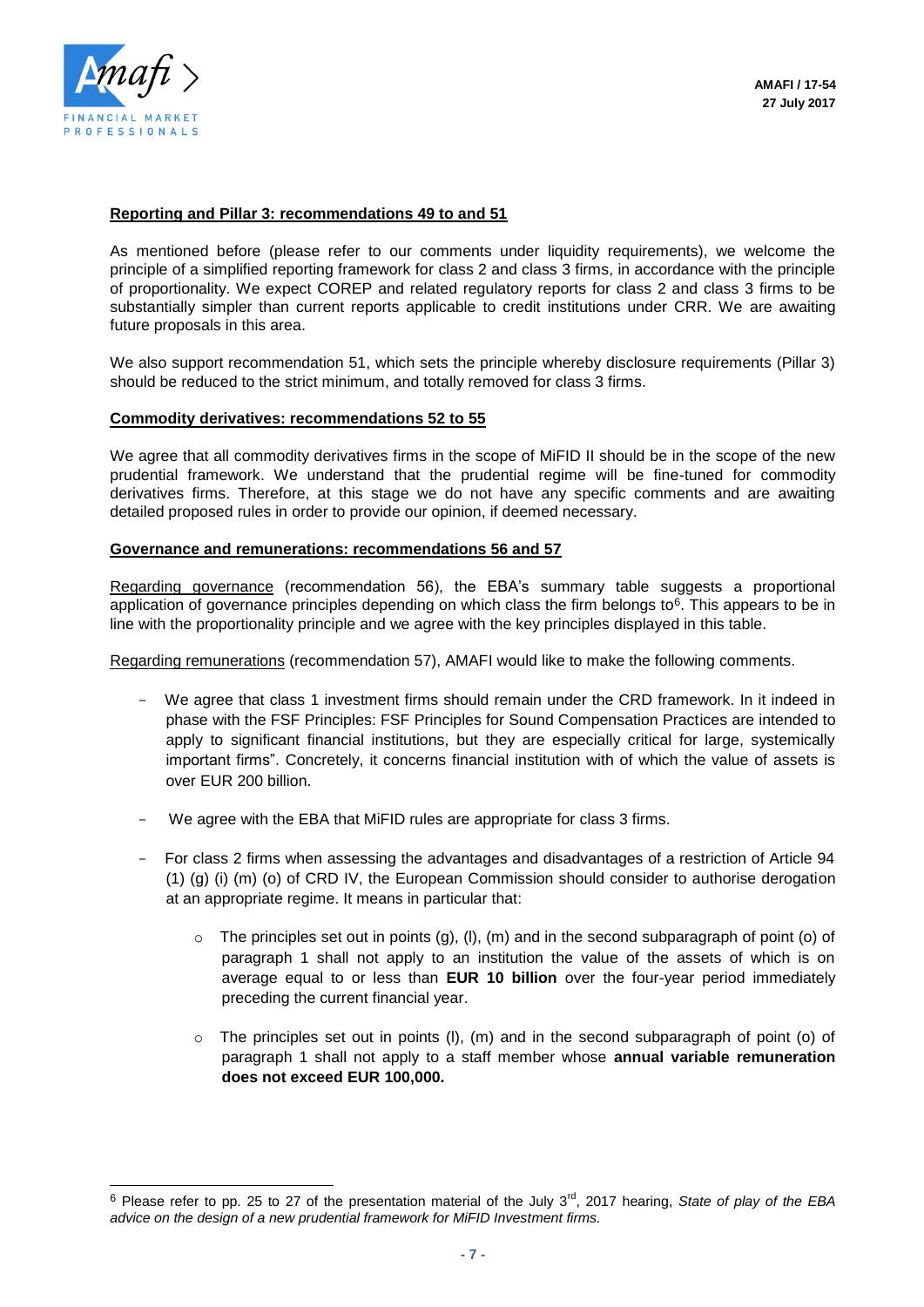

#### **Review clause: recommendation 58**

We agree with this recommendation, although the purpose of the review clause should not, in our views, lead to another substantial change in the economy of the prudential framework applicable to investment firms; it should be limited to adjustment or fine-tuning purposes.